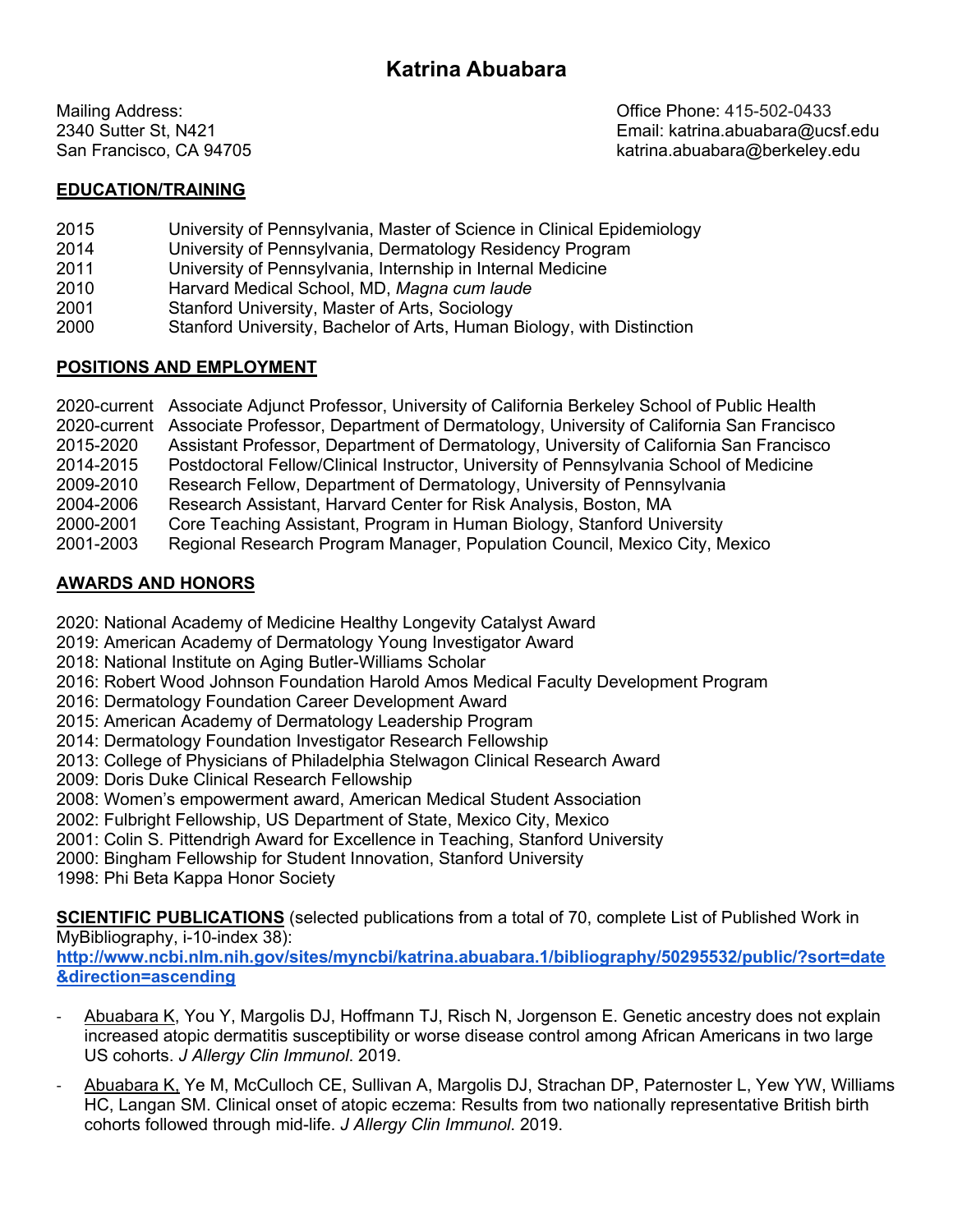- Ramirez FD, Chen S, Langan SM, Prather AA, McCulloch CE, Kidd SA, Cabana MD, Chren MM, Abuabara K. Association of atopic dermatitis with sleep quality in children. *JAMA Pediatr*. 2019.
- Ramirez FD, Chen S, Langan SM, Prather A, McCulloch CE, Kidd S, Cabana MD, Chren MM, Abuabara K. Sleep and exhaustion in mothers of children with atopic dermatitis. *JAMA Derm.* 2019.
- Abuabara K, Magyari A, McCulloch CE, Linos E, Margolis DJ, Langan SM. Prevalence of Atopic Eczema Among Patients Seen in Primary Care: Data from The Health Improvement Network. *Ann Intern Med.* 2018.
- Abuabara K, van Zuuren EJ, Flohr C. Why does the BJD require registration of systematic reviews and meta-analyses? *Br J Dermatol*. 2019.
- Silverwood RJ, Forbes HJ, Abuabara K, Ascott A, Schmidt M, Schmidt SAJ, Smeeth L, Langan SM. Severe and predominantly active atopic eczema in adulthood and long-term risk of cardiovascular disease: population based cohort study. *BMJ.* 2018.
- Abuabara K, Asgari MM, Chen SC, Dellavalle RP, Kalia S, Secrest AM, Silverberg JI, Solomon JA, Weinstock MA, Wu JJ, Chren MM; Epidemiology Expert Research Group. How data can deliver for dermatology. *J Am Acad Dermatol*. 2018.
- Abuabara K, Yu AM, Okhovat JP, Allen IE, Langan SM. The prevalence of atopic dermatitis beyond childhood: A systematic review and meta-analysis of longitudinal studies. *Allergy.* 2018.
- Dizon MP, Yu AM, Singh RK, Wan J, Chren MM, Flohr C, Silverberg J, Margolis DJ, Langan SM, Abuabara K. Systematic review of atopic dermatitis disease definition in studies using routinely-collected health data. *Br J Dermatol.* 2018.
- Abuabara K, Hoffstad O, Troxel AB, et al. Patterns and predictors of atopic dermatitis disease control past childhood: An observational cohort study. *J Allergy Clin Immunol.* 2018.
- Langan SM, Abuabara K, (joint first authors), Henrickson SE, Hoffstad O, Margolis DJ. Increased Risk of Cutaneous and Systemic Infections in Atopic Dermatitis-A Cohort Study. *J Invest Dermatol.* 2017.
- Abuabara K, Magyari AM, Hoffstad O, et al. Development and Validation of an Algorithm to Accurately Identify Atopic Eczema Patients in Primary Care Electronic Health Records from the UK. *J Invest Dermatol*.
- Barbarot S, Rogers NK, Abuabara K, et al. Strategies used for measuring long-term control in atopic dermatitis trials: A systematic review. *J Am Acad Dermatol.* 2016.
- von Kobyletzki LB, Beckman L, Smirnova J, Smeeth L, Williams HC, McKee M, Abuabara K, Langan SM. Eczema and educational attainment: A systematic review. *Br J Dermatol.* 2016.
- Abuabara K, Hoffstad O, Troxel A, Margolis D. Atopic dermatitis disease control and age: A cohort study. *J Allergy Clin Immunol.* 2015.
- Ahluwalia J, Abuabara K, Perman MJ, Yan AC. Human herpesvirus 6 involvement in pediatric drug hypersensitivity syndrome. *Br J Dermatol.* 2015.
- Margolis DJ, Abuabara K, Hoffstad OJ, Wan J, Raimondo D, Bilker WB. Association Between Malignancy and Topical Use of Pimecrolimus. *JAMA Dermatol*. 2015.
- Abuabara K, Margolis DJ. Databases for Clinical Research. *J Invest Dermatol.* 2015.
- Margolis JS, Abuabara K, Bilker W, Hoffstad O, Margolis DJ. Persistence of mild to moderate atopic dermatitis. *JAMA Dermatol.* 2014.
- Braunstein I, Wanat KA, Abuabara K, McGowan KL, Yan AC, Treat JR. Antibiotic sensitivity and resistance patterns in pediatric staphylococcal scalded skin syndrome. *Pediatr Dermatol*. 2014.
- Sagdeo A, Gormley RH, Abuabara K, et al. The diagnostic challenge of vulvar squamous cell carcinoma: Clinical manifestations and unusual human papillomavirus types. *J Am Acad Dermatol*. 2014.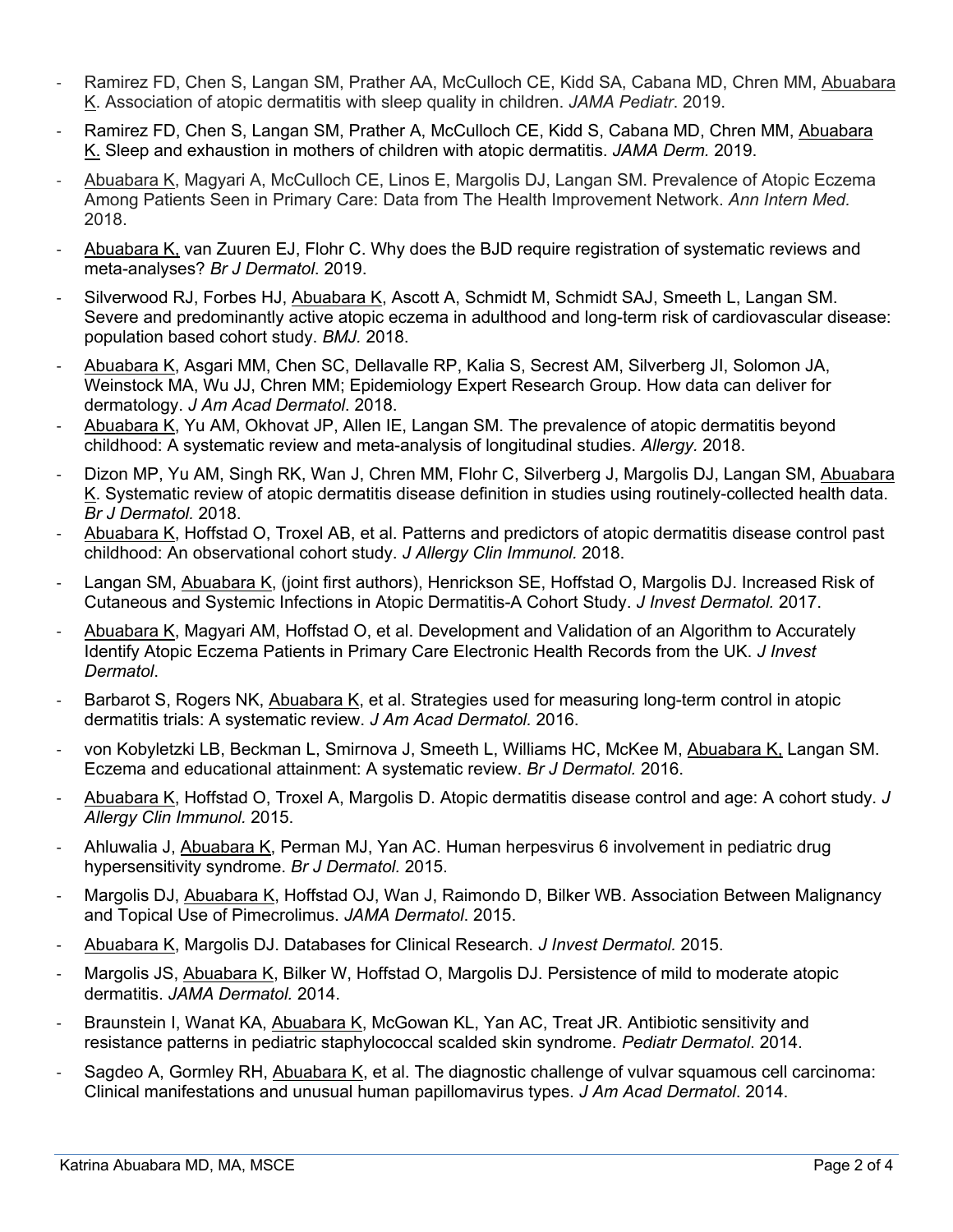- Abuabara K, Wan J, Troxel AB, et al. Variation in dermatologist beliefs about the safety and effectiveness of treatments for moderate-to-severe psoriasis. *J Am Acad Dermatol.* 2013.
- Abuabara K, Margolis DJ. Do children really outgrow their eczema, or is there more than one eczema? *J Allergy Clin Immunol.* 2013.
- Wan J, Abuabara K, Troxel AB, Shin DB, Van Voorhees AS, Bebo BF, Krueger GG, Callis Duffin K, Gelfand JM. Dermatologist preferences for first-line therapy of moderate to severe psoriasis in healthy adult patients. *J Am Acad Dermatol*. 2012.
- Abuabara K, Freeman EE, Dellavalle R. The role of systematic reviews and meta-analysis in dermatology. *J Invest Dermatol*. 2012.
- Seminara NM, Abuabara K, Shin DB, Langan SM, Kimmel SE, Margolis D, Troxel AB, Gelfand JM. Validity of The Health Improvement Network (THIN) for the study of psoriasis. *Br J Dermatol.* 2011.
- Dommasch ED, Abuabara K, Shin DB, Nguyen J, Troxel AB, Gelfand JM. The risk of infection and malignancy with tumor necrosis factor antagonists in adults with psoriatic disease: a systematic review and meta-analysis of randomized controlled trials. *J Am Acad Dermatol*. 2011.
- Abuabara K, Lee H, Kimball AB. The effect of systemic psoriasis therapies on the incidence of myocardial infarction: A cohort study. *Br J Dermatol.* 2011.

## **SELECTED SCIENTIFIC PRESENTATIONS**

#### **International**

- 2020 International Society for Atopic Dermatitis, Seoul, South Korea Invited plenary presentation
- 2018 International Society for Atopic Dermatitis, Utrecht, The Netherlands Poster presentation
- 2018 International Dermatoepidemiology Association, Orlando, FL Podium presentation
- 2018 International Investigative Dermatology Meeting, Orlando, FL Podium presentation
- 2017 British Colombia Dermatologic Society, Vancouver, Canada Grand Rounds
- 2015 World Congress of Dermatology, Vancouver, Canada Podium presentation
- 2014 European Society for Investigative Dermatology Meeting, Denmark Podium presentation
- 2014 Centre for Evidence Based Dermatology, University of Nottingham Seminar
- 2012 International Dermatoepidemiology Association, Malmo, Sweden Podium presentation

### **National**

- 2020 Society for Investigative Dermatology Annual Meeting, Scottsdale, AZ Invited podium presentation
- 2019 National Eczema Association Patient Expo, Scottsdale, AZ Podium presentation
- 2019 Society for Investigative Dermatology Annual Meeting, Chicago, IL Plenary presentation
- 2018 University of Chicago Department of Medicine, Chicago, IL Research Seminar
- 2018 Vanderbilt University Department of Dermatology, Nashville, TN Grand Rounds
- 2017 Society for Investigative Dermatology Annual Meeting, Portland, OR Podium presentation
- 2017 Amos Medical Faculty Development Program, Washington, DC Podium presentation
- 2016 Society for Investigative Dermatology Annual Meeting, Scottsdale, AZ Podium presentation
- 2015 Society for Investigative Dermatology Annual Meeting, Atlanta, GA Podium presentation
- 2014 University of Pennsylvania Department of Dermatology, Philadelphia, PA Seminar

### **Regional**

- 2018 UCSF Department of Dermatology Grand Rounds Grand Grand Rounds
- 2016 UCSF Center for Health and Community Science Seminar **Research Seminar**
- 2015 UCSF Department of Dermatology Grand Rounds Grand Grand Rounds

# **SERVICE TO PROFESSIONAL ORGANIZATIONS**

- 
- 
-